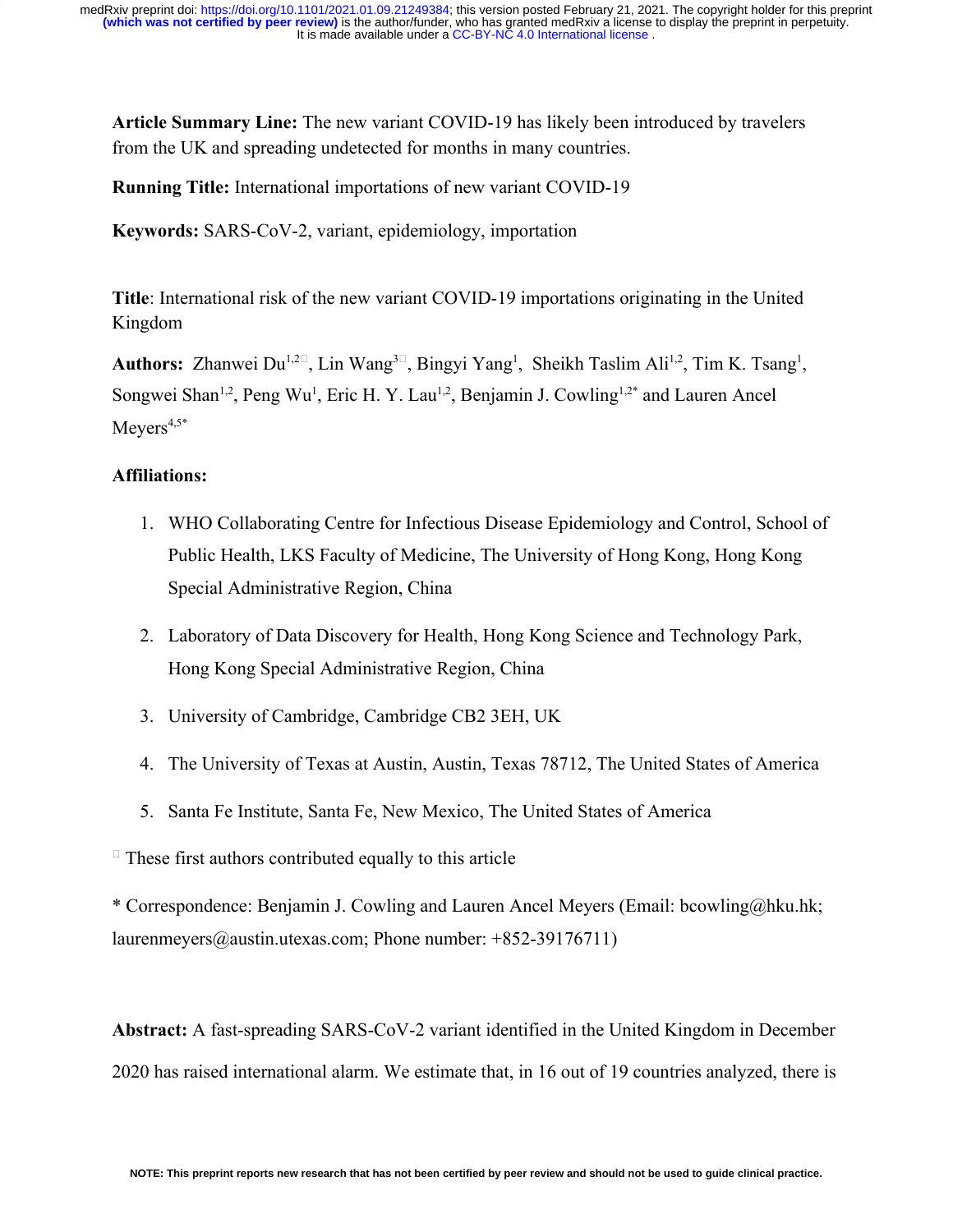at least a 50% chance the variant was imported by travelers from the United Kingdom by December 7th.

The United Kingdom (UK) has detected a new variant of SARS-CoV-2 from samples initially taken in Kent on September 20th and London on September 21st, 2020<sup>[1,2](https://paperpile.com/c/dTeSHc/IQC2f+bpHT0)</sup>, which was found associated with increased transmissibility  $3-5$ . The UK government tightened measures in London and southeast England in mid-December to mitigate the transmission of the fast-spreading virus variant that includes deletions at amino acid sites [6](https://paperpile.com/c/dTeSHc/BylBr)9 and 70 of the spike protein <sup>6</sup>. On January 5th, 2021, England initiated a national lockdown including closure of all schools and non-essential businesses until mid-February<sup>[7](https://paperpile.com/c/dTeSHc/gvv3W)</sup>. By December 20th, over 40 countries had implemented travel restrictions on travellers from the UK $<sup>8</sup>$  $<sup>8</sup>$  $<sup>8</sup>$ . The new variant was subsequently</sup> reported worldwide, including in the USA<sup>[9](https://paperpile.com/c/dTeSHc/R7KQ9)</sup>, Spain, Sweden and France, and might be spreading without detection in countries with limited virus sequencing capacity <sup>[8](https://paperpile.com/c/dTeSHc/moLjM)</sup>.

We collected the data from 19 countries and estimated the probability of introduction of this new variant by travellers from the UK to each of these countries and the extent of local transmission, based on the changing proportion of the new variant among infections identified in the UK $<sup>5</sup>$  $<sup>5</sup>$  $<sup>5</sup>$  and</sup> population mobility from UK to each country, as estimated from Facebook Data for Good<sup>[10](https://paperpile.com/c/dTeSHc/FdDPU)</sup>. Ireland and Hungary had the highest and lowest importation risk between September 22 and December 7, 2020, respectively. By October 22nd (a month after its first detection in the UK), 13 of the 19 countries had at least a 50% chance of receiving one importation case from the UK (**Figure 1**), except for Turkey, Bulgaria, Cyprus, United Arab Emirates, Sweden, and Hungary, while Turkey, Bulgaria and Cyprus had exceeded this risk threshold by November 1st.

Using COVID-19 hospital admission data  $11$ , we further estimated the local prevalence of the new virus variant in 11 of the 19 countries, assuming that the new variant is 50% more transmissible than the circulating 501N strain<sup>[4](https://paperpile.com/c/dTeSHc/hwBY)</sup> (Figure 1). The variant appears to have ascended fastest in Ireland before slowing in mid November and is expected to be spreading rapidly in many of the other countries. As of December 7, Belgium has the highest expected prevalence of the variant (8 [95% CI: 0-68] cases per 100,000) and Ireland has the highest expected proportion of COVID-19 cases caused by the new variant (1% [95% CI: 0-9%]) (**Figures 1, S1 and S2**).

These projections suggested that countries with substantial population movement from the UK were likely to harbor cases of the new variant by late October, 2020. Our conclusions were based on several key assumptions. The mobility estimates might be demographically biased by the user profile of Facebook, a major social media company with  $\sim$ 2.7 billion monthly active users in the third quarter of 2020 [12](https://paperpile.com/c/dTeSHc/TuzkQ). We assume that all introductions during this early period occurred via travelers from the UK and ignore possible importations from other countries, and thus may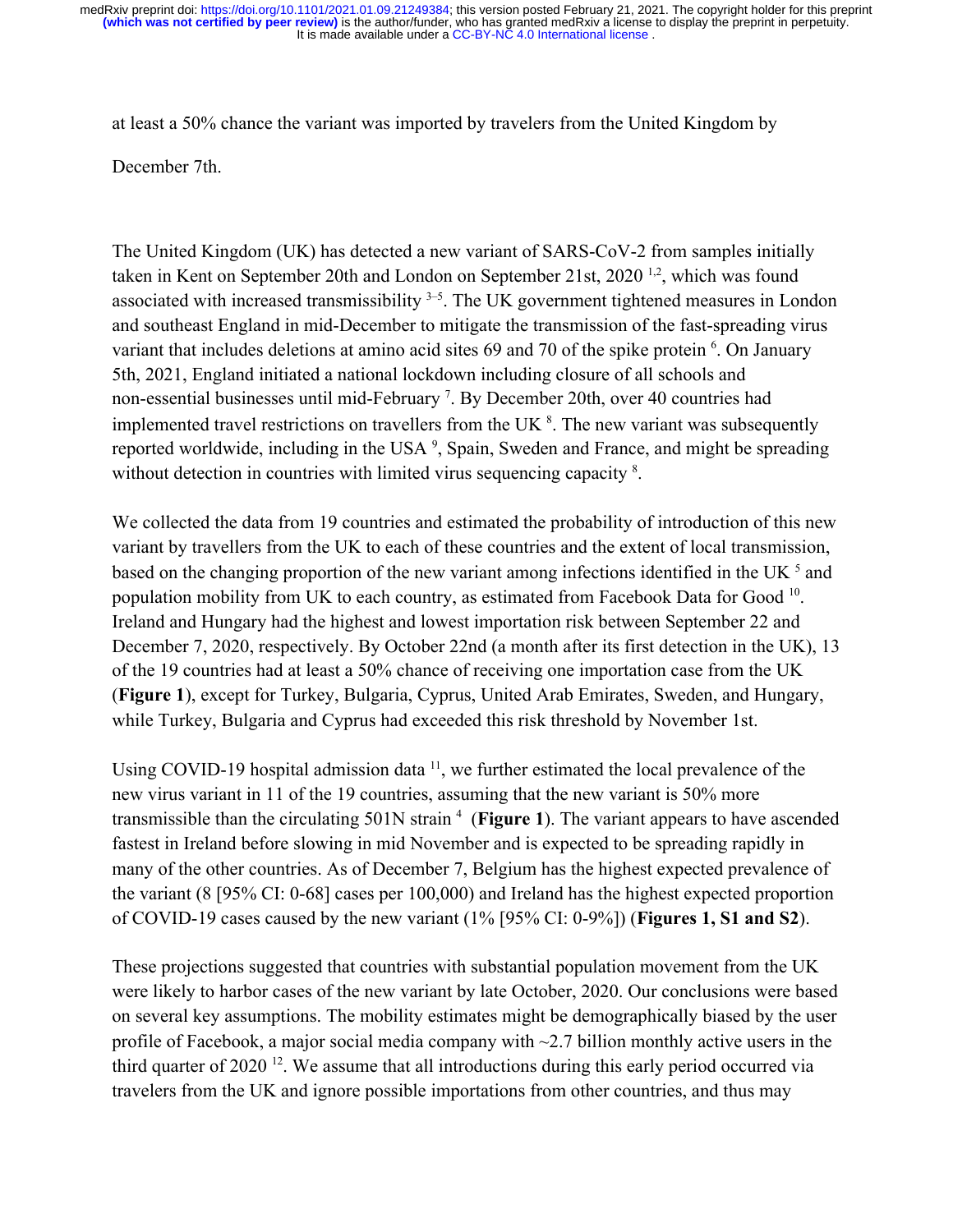slightly underestimate the rate of global expansion. Furthermore, we assumed a 10-day lag between infection and hospitalization based on estimates from the United States <sup>[13](https://paperpile.com/c/dTeSHc/g44Bd)</sup> and Europe <sup>[14](https://paperpile.com/c/dTeSHc/XMMks)</sup> and the same natural history and symptomatic proportion shared by the two variants (501Y and  $501N$  $501N$ )<sup>5</sup>. We estimate the daily prevalence of the new strain using the method introduced in ref.<sup>5</sup>, under the simplifying assumption that the variant and wildtype share the same natural history and symptomatic proportion. We expect that the estimates will improve as reconstructed linelists <sup>[15](https://paperpile.com/c/dTeSHc/XmqGa)</sup> and more granular epidemiological data reduce uncertainty in these key epidemiological quantities. However, our findings should be robust in suggesting that the new virus variant has likely been introduced by travelers from the UK and spreading undetected for months in many countries.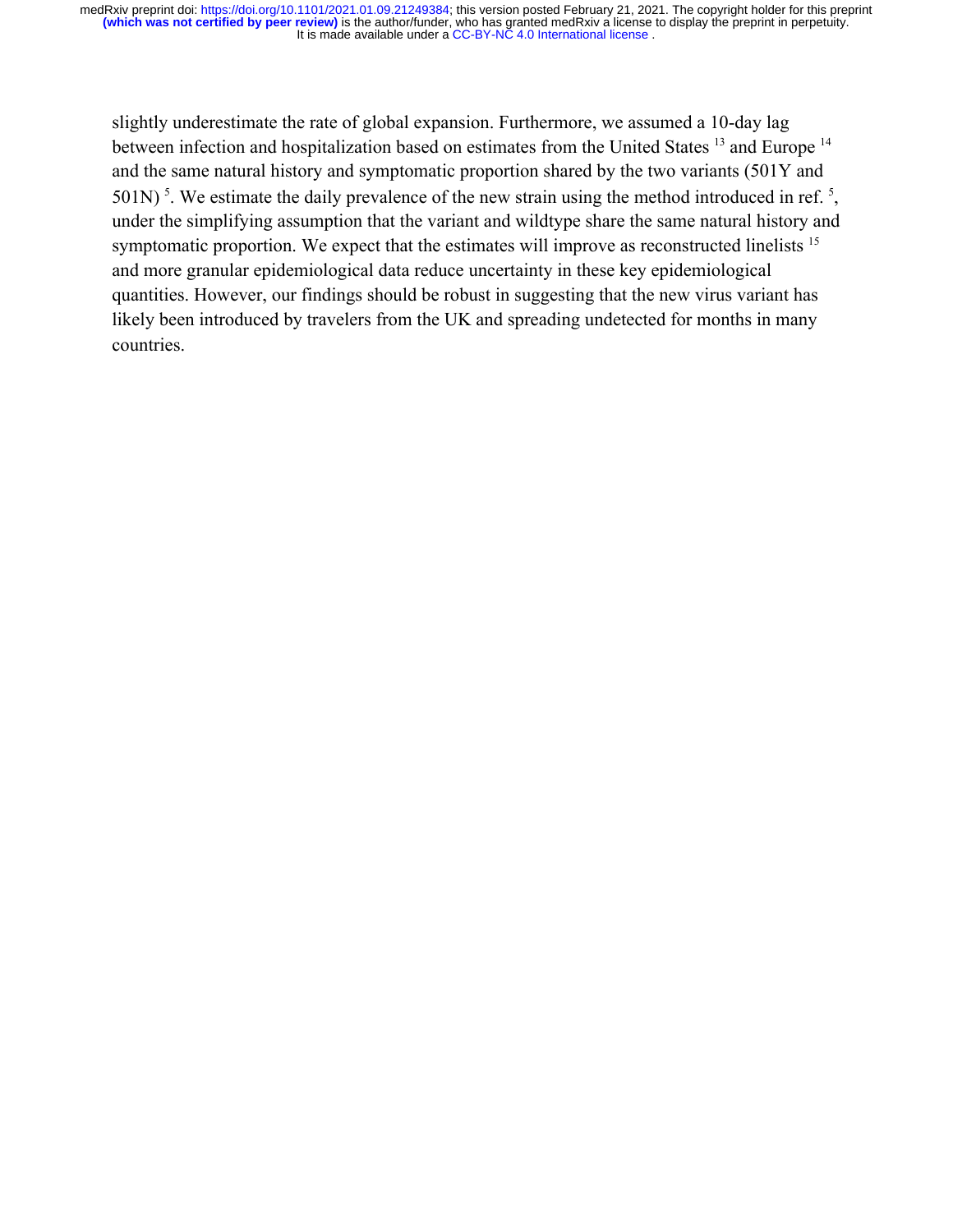It is made available under a CC-BY-NC 4.0 International license. **(which was not certified by peer review)** is the author/funder, who has granted medRxiv a license to display the preprint in perpetuity. medRxiv preprint doi: [https://doi.org/10.1101/2021.01.09.21249384;](https://doi.org/10.1101/2021.01.09.21249384) this version posted February 21, 2021. The copyright holder for this preprint



**Figure 1. Estimated risks for introduction of the 501Y variant of SARS-CoV-2 from the UK to other 19 countries before December 7, 2020.** (A) The probability that at least one person infected with the new COVID-19 variant has arrived at the target country from the UK by the date indicated on the x-axis, based on Facebook mobility data. (B) Estimated daily prevalence of the 501Y variant of SARS-CoV-2 in 19 countries between September 22 and December 7, 2020, assuming that the variant is  $\sigma = 50\%$  $\sigma = 50\%$  $\sigma = 50\%$  more transmissible than the 501N variant<sup>[4](https://paperpile.com/c/dTeSHc/hwBY)</sup>. Points and bands indicate means and standard deviations based on 100 simulations. (C) Risk of at least one importation by November 1, 2020 (also indicated as line colors in A). The 16 countries above and 3 countries below the risk threshold of 50% are indicated in red and bluegreen, respectively. Grey indicates countries/regions where mobility data were not available.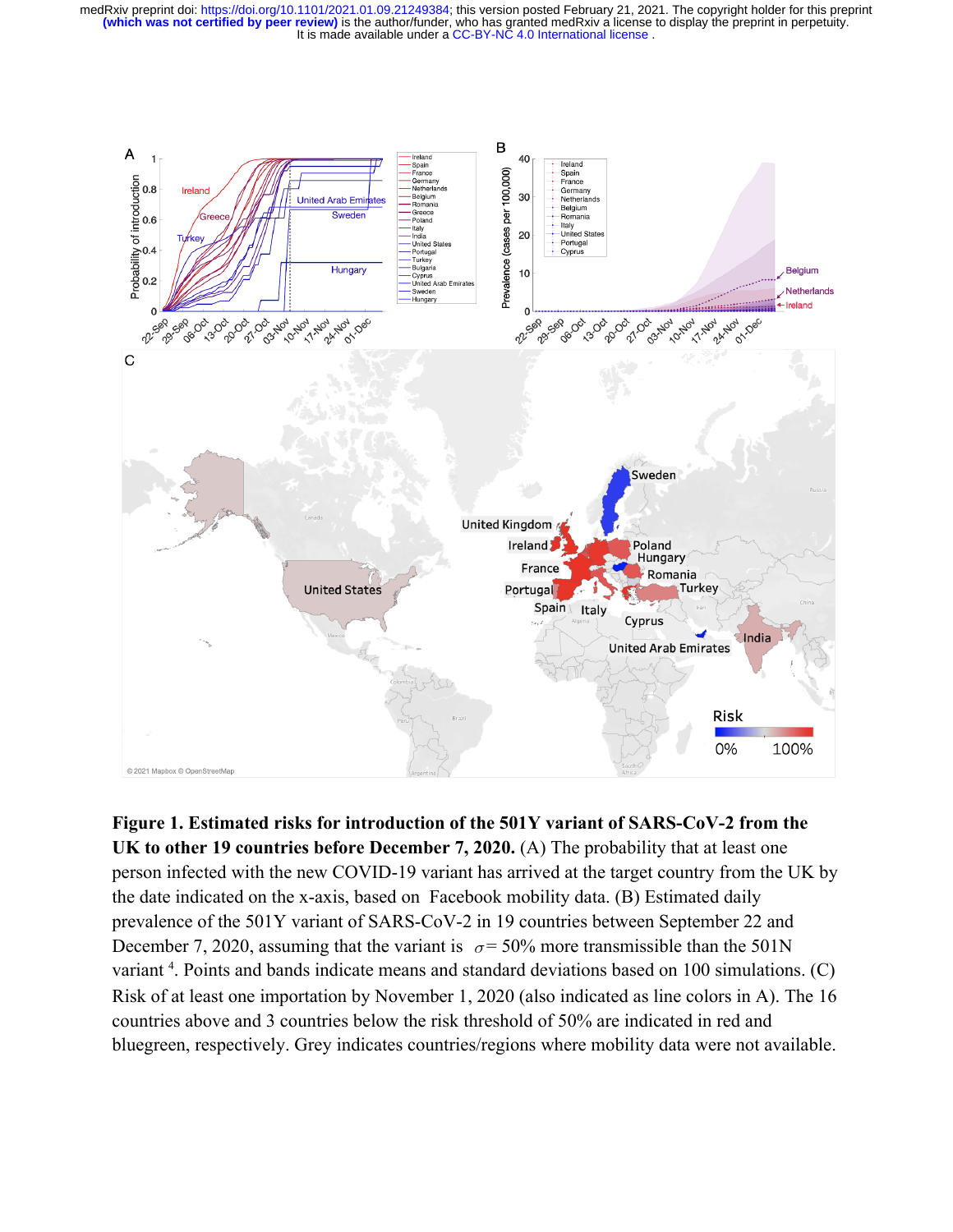## **Acknowledgements**

Financial support was provided by the Health and Medical Research Fund, Food and Health Bureau, Government of the Hong Kong Special Administrative Region (grant no. COVID190118), the US National Institutes of Health (grant no. R01 AI151176) and CDC COVID Supplement (grant no. U01IP001136).

Dr. Zhanwei Du is a research assistant professor in the School of Public Health, LKS Faculty of Medicine, The University of Hong Kong, Hong Kong Special Administrative Region, China. He develops mathematical models to elucidate the transmission dynamics, surveillance and control of infectious diseases.

## **References**

1. [Mutant coronavirus in the United Kingdom sets off alarms, but its importance remains](http://paperpile.com/b/dTeSHc/IQC2f) [unclear.](http://paperpile.com/b/dTeSHc/IQC2f)

[https://www.sciencemag.org/news/2020/12/mutant-coronavirus-united-kingdom-sets-alarms](https://www.sciencemag.org/news/2020/12/mutant-coronavirus-united-kingdom-sets-alarms-its-importance-remains-unclear) [-its-importance-remains-unclear](https://www.sciencemag.org/news/2020/12/mutant-coronavirus-united-kingdom-sets-alarms-its-importance-remains-unclear) [\(2020\).](http://paperpile.com/b/dTeSHc/IQC2f)

- 2. [Preliminary genomic characterisation of an emergent SARS-CoV-2 lineage in the UK](http://paperpile.com/b/dTeSHc/bpHT0) [defined by a novel set of spike mutations.](http://paperpile.com/b/dTeSHc/bpHT0) [https://virological.org/t/preliminary-genomic-characterisation-of-an-emergent-sars-cov-2-li](https://virological.org/t/preliminary-genomic-characterisation-of-an-emergent-sars-cov-2-lineage-in-the-uk-defined-by-a-novel-set-of-spike-mutations/563) [neage-in-the-uk-defined-by-a-novel-set-of-spike-mutations/563](https://virological.org/t/preliminary-genomic-characterisation-of-an-emergent-sars-cov-2-lineage-in-the-uk-defined-by-a-novel-set-of-spike-mutations/563) [\(2020\).](http://paperpile.com/b/dTeSHc/bpHT0)
- 3. [Report 42 Transmission of SARS-CoV-2 Lineage B.1.1.7 in England: insights from](http://paperpile.com/b/dTeSHc/drOj) [linking epidemiological and genetic data.](http://paperpile.com/b/dTeSHc/drOj)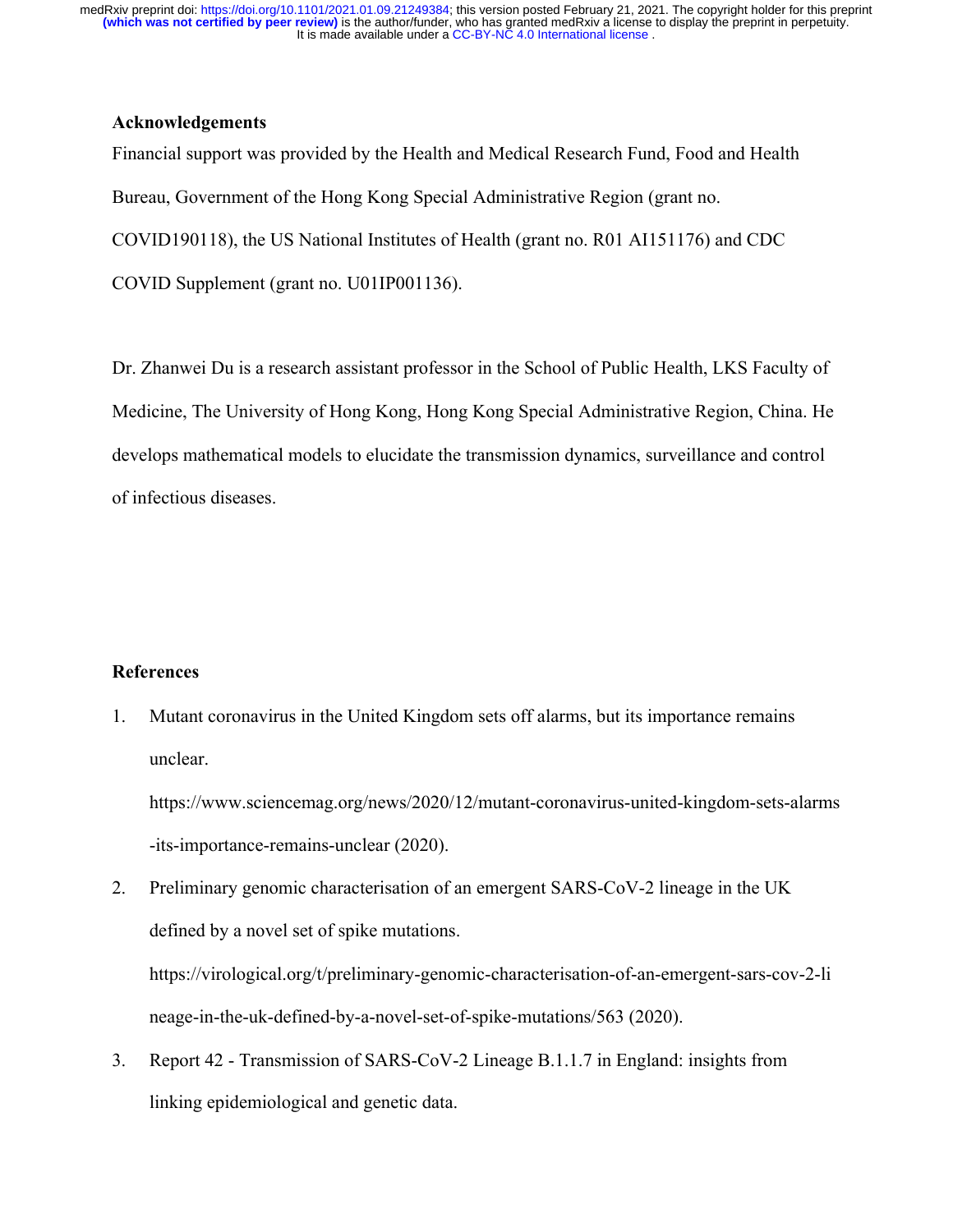[https://www.imperial.ac.uk/mrc-global-infectious-disease-analysis/covid-19/report-42-sars](https://www.imperial.ac.uk/mrc-global-infectious-disease-analysis/covid-19/report-42-sars-cov-2-variant/)[cov-2-variant/](https://www.imperial.ac.uk/mrc-global-infectious-disease-analysis/covid-19/report-42-sars-cov-2-variant/)[.](http://paperpile.com/b/dTeSHc/drOj)

- 4. [Davies, N. G., Barnard, R. C., Jarvis, C. I. & Kucharski, A. J. Estimated transmissibility and](http://paperpile.com/b/dTeSHc/hwBY) [severity of novel SARS-CoV-2 Variant of Concern 202012/01 in England.](http://paperpile.com/b/dTeSHc/hwBY) *[medRxiv](http://paperpile.com/b/dTeSHc/hwBY)* [\(2020\).](http://paperpile.com/b/dTeSHc/hwBY)
- 5. [Leung, K., Shum, M. H. H., Leung, G. M., Lam, T. T. Y. & Wu, J. T. Early transmissibility](http://paperpile.com/b/dTeSHc/xaNI) [assessment of the N501Y mutant strains of SARS-CoV-2 in the United Kingdom, October](http://paperpile.com/b/dTeSHc/xaNI) [to November 2020.](http://paperpile.com/b/dTeSHc/xaNI) *[Eurosurveillance](http://paperpile.com/b/dTeSHc/xaNI)* **[26](http://paperpile.com/b/dTeSHc/xaNI)**[, 2002106 \(2021\).](http://paperpile.com/b/dTeSHc/xaNI)
- 6. [Kupferschmidt, K. Fast-spreading U.K. virus variant raises alarms.](http://paperpile.com/b/dTeSHc/BylBr) *[Science](http://paperpile.com/b/dTeSHc/BylBr)* **[371](http://paperpile.com/b/dTeSHc/BylBr)**[, 9–10](http://paperpile.com/b/dTeSHc/BylBr) [\(2021\).](http://paperpile.com/b/dTeSHc/BylBr)
- 7. [Clark, N. National lockdown Boris Johnson orders nation to stay at home until middle of](http://paperpile.com/b/dTeSHc/gvv3W) [February as 13.5m Brits get C.](http://paperpile.com/b/dTeSHc/gvv3W) *[The Sun](http://paperpile.com/b/dTeSHc/gvv3W)* [\(2021\).](http://paperpile.com/b/dTeSHc/gvv3W)
- 8. [BBC News. Coronavirus: Cases of new variant appear worldwide.](http://paperpile.com/b/dTeSHc/moLjM) *[BBC](http://paperpile.com/b/dTeSHc/moLjM)* [\(2020\).](http://paperpile.com/b/dTeSHc/moLjM)
- 9. [CDC. Emerging SARS-CoV-2 Variants.](http://paperpile.com/b/dTeSHc/R7KQ9) [https://www.cdc.gov/coronavirus/2019-ncov/more/science-and-research/scientific-brief-em](https://www.cdc.gov/coronavirus/2019-ncov/more/science-and-research/scientific-brief-emerging-variants.html) [erging-variants.html](https://www.cdc.gov/coronavirus/2019-ncov/more/science-and-research/scientific-brief-emerging-variants.html) [\(2020\).](http://paperpile.com/b/dTeSHc/R7KQ9)
- 10. [Home Facebook Data for Good.](http://paperpile.com/b/dTeSHc/FdDPU) <https://dataforgood.fb.com/>[.](http://paperpile.com/b/dTeSHc/FdDPU)
- 11. [Coronavirus \(COVID-19\) Hospitalizations.](http://paperpile.com/b/dTeSHc/uJ7jv) <https://ourworldindata.org/covid-hospitalizations>[.](http://paperpile.com/b/dTeSHc/uJ7jv)
- 12. [Number of monthly active Facebook users worldwide as of 3rd quarter 2020.](http://paperpile.com/b/dTeSHc/TuzkQ) [https://www.statista.com/statistics/264810/number-of-monthly-active-facebook-users-world](https://www.statista.com/statistics/264810/number-of-monthly-active-facebook-users-worldwide/) [wide/](https://www.statista.com/statistics/264810/number-of-monthly-active-facebook-users-worldwide/)[.](http://paperpile.com/b/dTeSHc/TuzkQ)
- 13. [Aleta, A.](http://paperpile.com/b/dTeSHc/g44Bd) *[et al.](http://paperpile.com/b/dTeSHc/g44Bd)* [Modelling the impact of testing, contact tracing and household quarantine on](http://paperpile.com/b/dTeSHc/g44Bd) [second waves of COVID-19.](http://paperpile.com/b/dTeSHc/g44Bd) *[Nat Hum Behav](http://paperpile.com/b/dTeSHc/g44Bd)* [\(2020\) doi:](http://paperpile.com/b/dTeSHc/g44Bd)[10.1038/s41562-020-0931-9](http://dx.doi.org/10.1038/s41562-020-0931-9)[.](http://paperpile.com/b/dTeSHc/g44Bd)